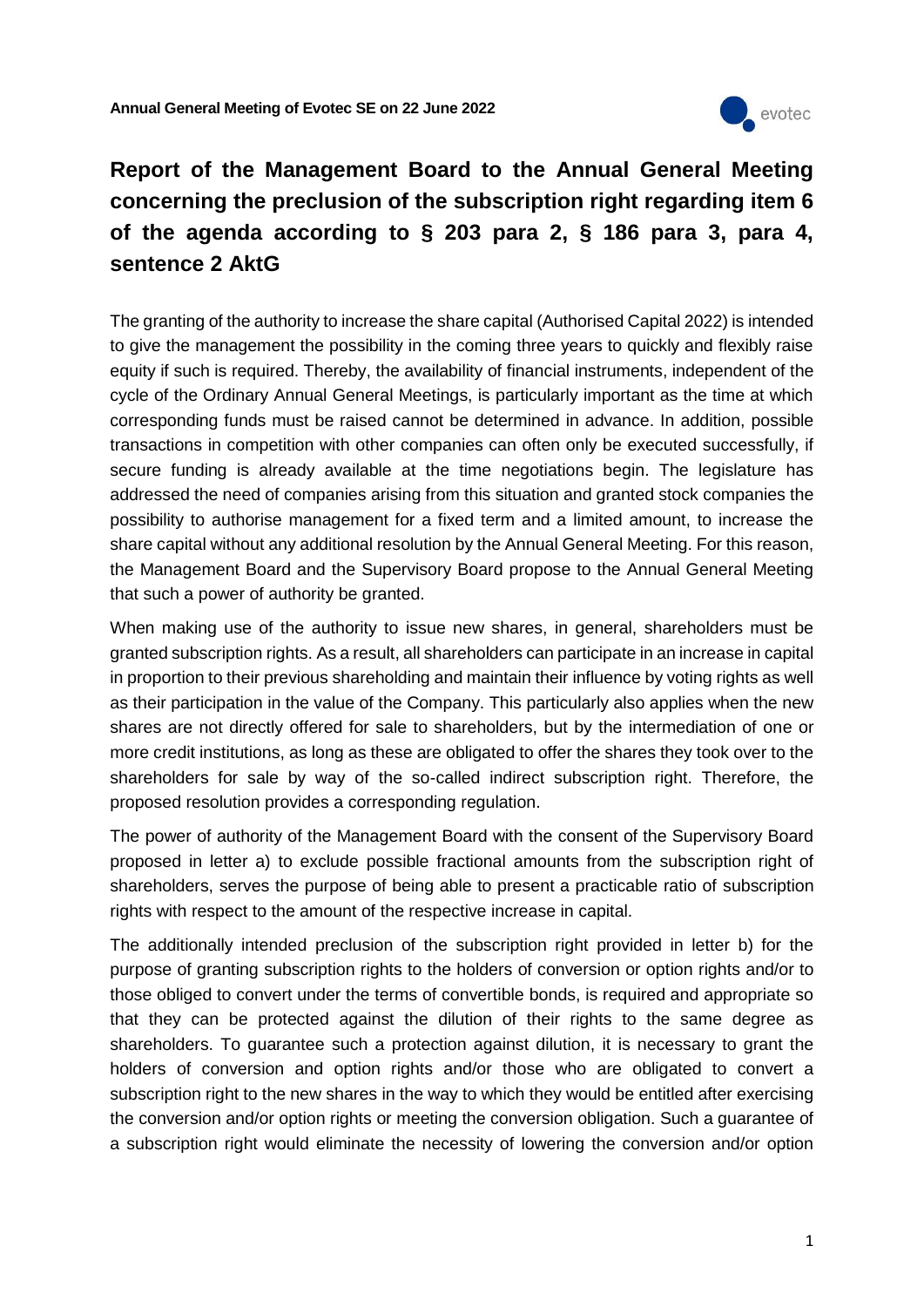price for the shares that will have to be issued according to the conditions of the conversion and/or warrant bonds.

The power of authority intended in c) to preclude the subscription right of shareholders when issuing new shares in return for cash contributions once or several times for a portion of the authorised capital which does not exceed 10% of the current share capital and 10% of the share capital existing upon the first exercise of the authority, is based on the provision of § 186 para 3 sentence 4 AktG. The limitation of the authorised amount for such an increase in capital to 10% of the share capital and the requirement that the issue price of the new shares may not be significantly lower than the respective share price of shares of the same type already listed at the time of issuance ensures that the protective scope of the subscription right, namely protecting shareholders against a loss of influence and a dilution of value, is not affected or only affected to a reasonable degree. The influence of the shareholders excluded from the purchase can be safeguarded by subsequent purchases via the stock exchange; by limiting the preclusion of subscription rights to an increase in capital that does not exceed 10% of the share capital it is ensured in light of the liquid market for Evotec shares that such a subsequent purchase on the stock exchange can actually take place. For the Company, the increase in capital without subscription rights leads to the largest possible creation of capital and to optimal proceeds. In particular, the Company is then placed in a position in which it can react quickly and flexibly to favourable stock market situations. It is true that § 186 para. 2 sentence 2 AktG allows the subscription price to be published up to three days before the end of the subscription period (which must last for at least two weeks). Given the volatility on stock markets there is nonetheless still a market risk, in this case a price risk, which has to be taken into account over several days. This may lead to safety margins being set when determining the sales price and so to non-market conditions. In addition, when granting a subscription right, the Company cannot react quickly to favourable market conditions because of the length of the subscription period. Thus, granting the authority to preclude the subscription right is in the interest of the Company and its shareholders.

For further protection of shareholders against losing influence and the dilution of value, the power of authority for the preclusion of subscription rights is limited by the circumstance that other capital measures that have the effect of a cash capital increase without subscription right are counted towards the Maximum Amount, up to which a cash increase in capital can occur subject to precluding subscription rights. The authority provides that a sale of shares that had been purchased by the Company based on the authority granted by the Annual General Meeting according to § 71 para 1 no. 8 AktG and sold to third parties in exchange for cash, without having offered these shares for sale to shareholders in accordance with § 186 para. 3 sentence 4 AktG, reduces the Maximum Amount just like a future issuance of options and/or convertible bonds, to the extent the shareholders are not granted a subscription right to such options or convertible bonds in application of § 186 para. 4 sentence 4 AktG when they are issued.

However, the foregoing imputation does not apply if after an issue of convertible bonds and/or warrant-linked bonds, in analogous application of § 186 para 3 sentence 4 AktG, which has led to a credit against the Maximum Amount the Annual General Meeting decides a new authorisation for the issue of convertible bonds and/or warrant-linked bonds, with the possibility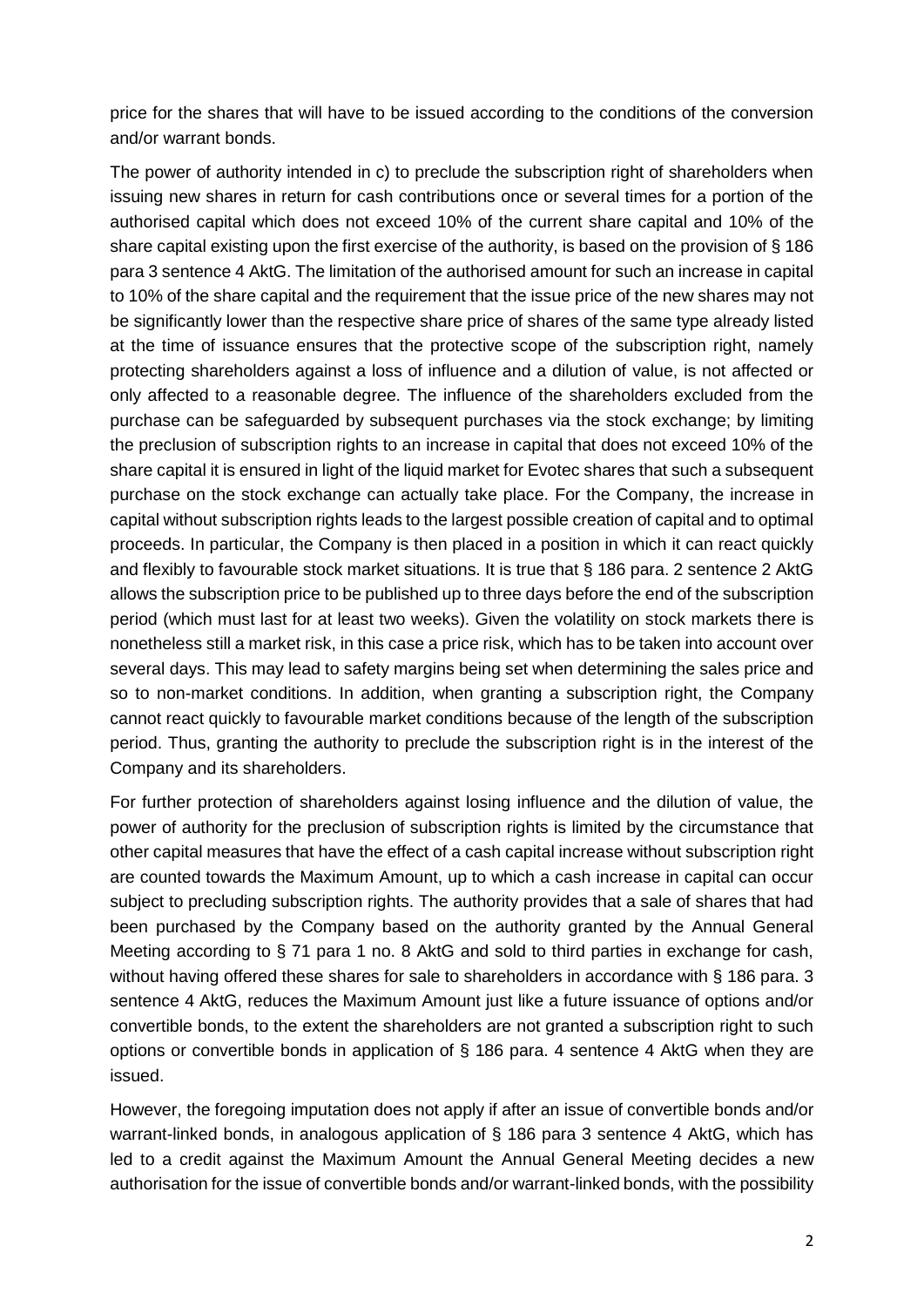for simplified exclusion of subscription rights in analogous application of § 186 para 3 sentence 4 AktG, or if the Annual General Meeting issues an authorisation for the acquisition and use of treasury shares again, with the possibility of simplified exclusion of subscription rights in analogous application of § 186 para 3 sentence 4 AktG. This is because in these cases the Annual General Meeting has taken a new decision on authorising the simplified subscription rights exclusion, so there no longer any need for it to be counted towards the Maximum Amount. To the extent that treasury shares or convertible bonds and/or warrant-linked bonds can be issued again under simplified exclusion of subscription rights, the authorisation is to exist for the simplified exclusion of subscription rights for the (remaining) term of the authorisation, in other words, again also for the issue of new shares from the authorised capital. This is due to the circumstance that when the new authorisation for the simplified exclusion of subscription rights takes effect, the ban on issuing new shares from the authorised capital, which was created by the issue of treasury shares according to § 71 para 1 no. 8, § 186 para 3 sentence 4 AktG, and by the issue of convertible bonds and/or warrant-linked bonds with the possibility of exclusion of subscription rights according to § 186 para 3 sentence 4 AktG, respectively, will be lifted. Since the majority requirements for such a resolution are identical to those for a resolution authorising the issue of new shares from authorised capital, under simplified exclusion of subscription rights according to § 186 para 3 sentence 4 AktG, the adoption of the resolution by the Annual General Meeting to create a new authorisation for the exclusion of subscription rights according to § 186 para 3 sentence 4 AktG, within the framework of selling treasury shares, or a new authorisation to issue convertible bonds and/or warrant-linked bonds, with the option of exclusion of subscription rights according to § 186 para 3 sentence 4 AktG, is also to be seen as a confirmation of the resolution to authorise the issue of new shares from the authorised capital according to  $\S$  203 para 2,  $\S$  186 para 3, sentence 4 AktG.

In the event of a renewed exercise of an authorisation for the exclusion of subscription rights in direct or analogous application of § 186 para 3 sentence 4 AktG, the limit applies again. In the final analysis, this rule will result in the fact that (i) during the (remaining) term of the authorisation the Management Board overall can only make use of the simplified exclusion of subscription rights once in accordance with or analogous to § 186 para 3 sentence 4 AktG, without renewed adoption of the resolution by the Annual General Meeting, and that (ii) in case of a new resolution by the Annual General Meeting, the Management Board can choose again freely whether it wants to make use of the simplifications of § 186 para 3 sentence 4 AktG, within the legal limits and in connection with capital increases for cash from the authorised capital, during the (remaining) term of the authorisation.

The authorisation to exclude subscription rights proposed under d) is intended to enable company shares to be issued on a foreign exchange, if in the opinion of the Management Board market conditions permit and it is useful for the company's continued development. This creates the option of a dual listing on a foreign exchange. Excluding subscription rights ensures that investors can be approached in the usual way, creates a sensible volume of new shares for placement and ensures their optimal distribution. By contrast, granting subscription rights to shareholders would result in considerable difficulties when placing new shares and achieving the best possible issue price; in this case the company could also not react in a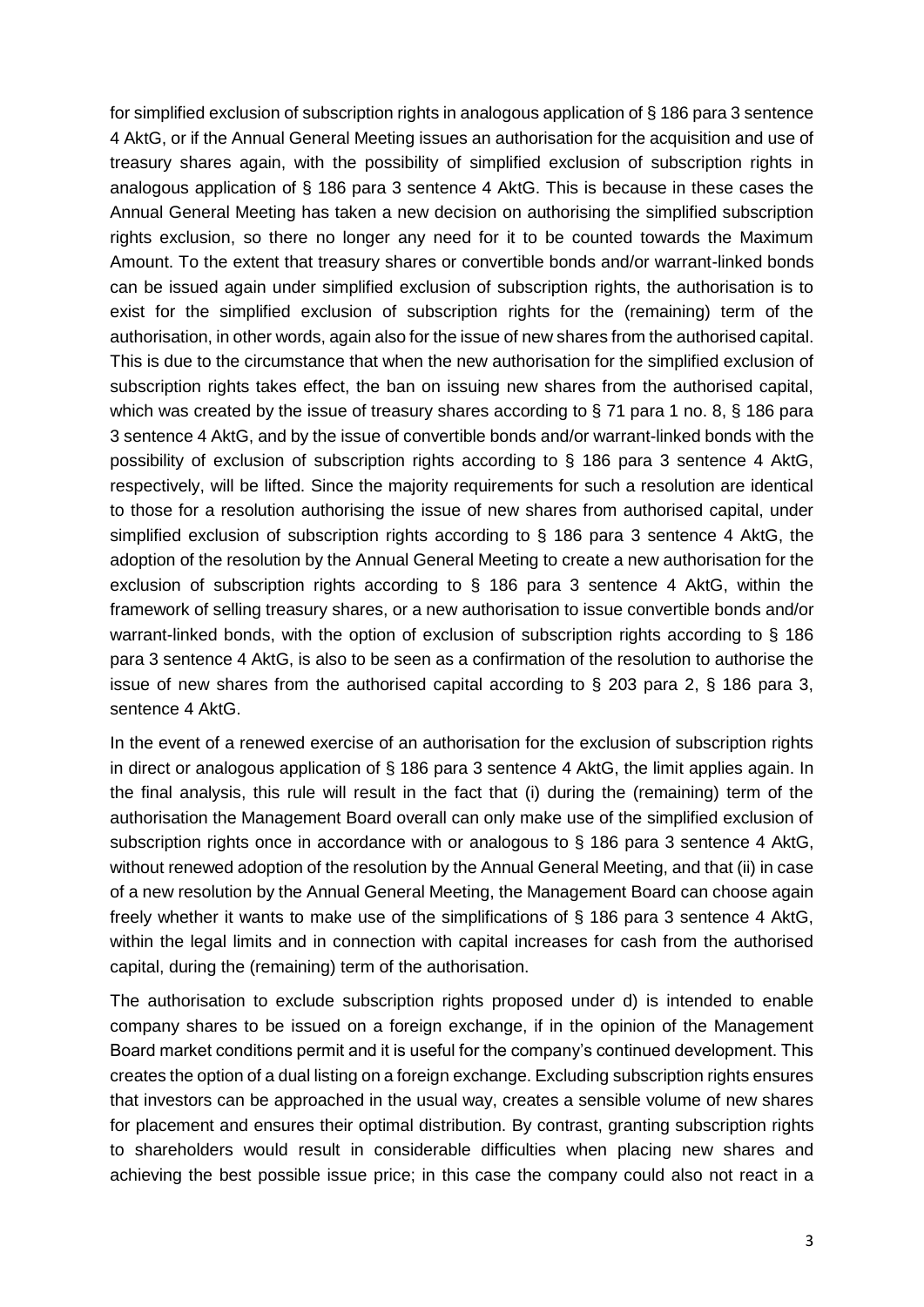flexible and adequate way to fluctuations in demand on capital markets. Excluding subscription rights also makes it possible to offer the shares for sale to a new international circle of investors. A more international shareholder structure contributes to greater market liquidity, which is to the benefit of all shareholders, and to a higher valuation. A (second) listing on a foreign exchange would also make it easier to attract foreign managers and acquire equity interests in companies by means of share swaps, particularly in the international market for drug discovery and development and biotechnology.

The authorisation proposed under letter d) for the exclusion of subscription rights is to make it easier for the Company particularly to acquire companies, parts of companies or stakes in companies, licensing rights or claims against the granting of shares. This is a common form of acquisition. Experience has shown that in many cases, owners of attractive acquisition objects demand shares in the acquiring company as consideration, particularly for the sale of their shares or company. To also acquire such acquisition objects, the Company must have the opportunity to raise its share capital, if need be at very short notice, in exchange for a noncash contribution under exclusion of subscription rights of the shareholders. Moreover, it will be possible for the Company to acquire companies, parts of companies, stakes in companies, and other assets, such as licensing rights or claims against the Company without having to use its own liquidity unduly.

The proposed cap on aggregate capital increases excluding subscription rights of 10% of the company's share capital, both at the time the authorisation takes effect and – if this figure is lower – when the authorisation is exercised, simultaneously including other capital increases without subscription rights, ensures that any prejudice to shareholders' interests is kept to a strict minimum. In this way, shareholders are to be additionally protected against dilution of their existing shareholdings. For the reasons mentioned, however, any imputation made here should be reversed if the Annual General Meeting renews the authorisation that was imputed towards the aforementioned 10% limit.

In view of the above, the authorisation for the exclusion of subscription rights in all five cases is necessary and imperative within the prescribed limits and in the interest of the Company. Having weighed up all these circumstances, the Management Board and Supervisory Board consider that it is objectively justified and reasonable to exclude subscription rights in the cases mentioned, for the reasons mentioned, also considering the dilution effect on existing shareholders.

In each individual case, the Management Board will carefully examine whether it will make use of the authorisation to increase capital with the exclusion of subscription rights, if opportunities to acquire companies, parts of companies, equity interests or other assets should arise, and it will carefully evaluate whether shares to be transferred as consideration should be procured wholly or partly through a capital increase or through the acquisition of treasury shares. If company shares are issued on a foreign exchange the Management Board will also examine carefully in that specific case whether to make use of the authorisation to exclude subscription rights from the capital increase. The Management Board will only exclude shareholders' subscription rights if this in their overall interest. The Supervisory Board will give its required consent to the use of the authorised capital under exclusion of the shareholder subscription